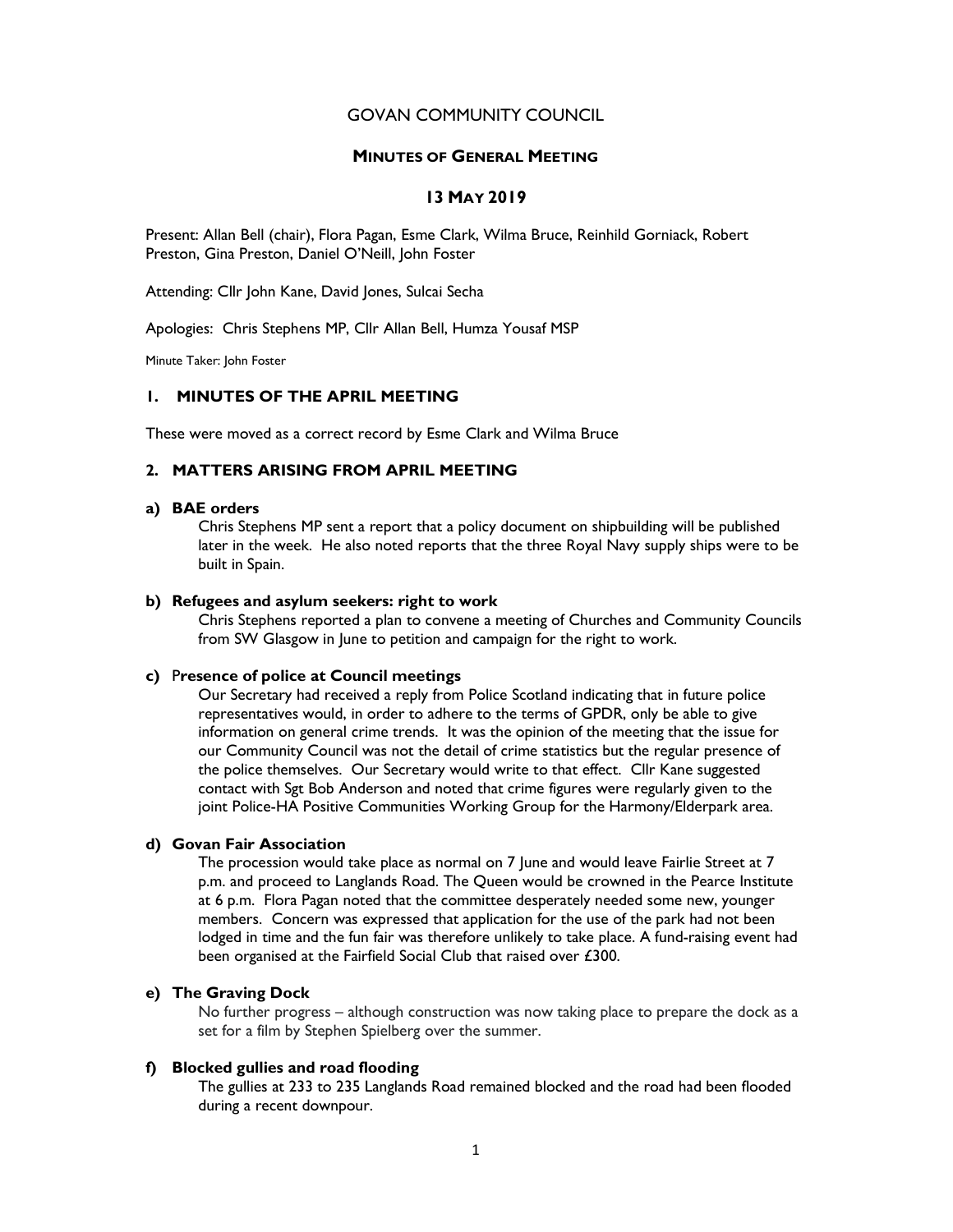### g) Rangers Community Forum

Cllr Kane reported that the next meeting will be held before the end of May.

### h) Rents: legal position of pre-1989 Housing Association tenants

The petition to the Scottish Parliament Petitions Committee for a Hearing at the Petitions Committee had been officially lodged. The minute secretary would check when the petition would be open on the web for signature. Once the petition was live, it was hoped that Evening Times would give publicity to an issue that was Scotland-wide. Contact was being maintained.

### i) Area Partnership: Cleansing procedures

Cllr Kane reported that Laura Moran, Grade A Officer responsible to the Communities and Sustainability Committee, would now be attending the Area Partnership and would also liaise with community organisations. He was pressing for cleansing uplift statistics to be available on a ward by ward basis rather than in aggregate. It was currently the intention of Cleansing to replace all metal bins by the end of the year. Wilma Bruce noted that the bin for food waste at the entrance to Elder Park had not been emptied for a long period and that the contents were rotting.

## j) Consultation on the Transport (Scotland) Bill

Our Secretary had received a response to our letter requesting details of the submission made to the Scottish Parliament by Glasgow City Council. Bailie Susan Aitken clarified the Council's position as supporting the right of councils to run municipally controlled services for all routes, not just loss-making ones, but with the proviso that additional government funding be made available to facilitate this. The Bill was now at Stage 2 and before the Rural Affairs Committee. Similar amendments had been lodged by Aberdeen and Lanarkshire councils. There would be further Hearings in June. It was AGREED that we write to our MSP Humza Yousaf asking that he support the call for full municipal control of bus transport with the requisite government funding in line the agreement reached at the Community Council's Strategy meeting three years ago. Daniel O'Neill noted in this context the report from the Connectivity Commission for a light rail link between the City Centre and the Airport that would also link the QEUH and Braehead.

#### k) Café 13

Agreements were being reached about the approach to security with a number of physical changes to the entrance to make the premises more secure. Concern was expressed that the Café had been closed over Easter.

## 3. COMMUNITY COUNCIL ORGANISATION

#### a) Change of signature for the bank account

This had now been completed and our Treasurer would pay outstanding monies.

#### b) Strategy meeting

It was AGREED that we would now seek dates in September and that we should identify issues for discussion at our June meeting.

# c) Govan Letter

We should aim at late September/October for the next issue to cover issues discussed at the Strategy meeting.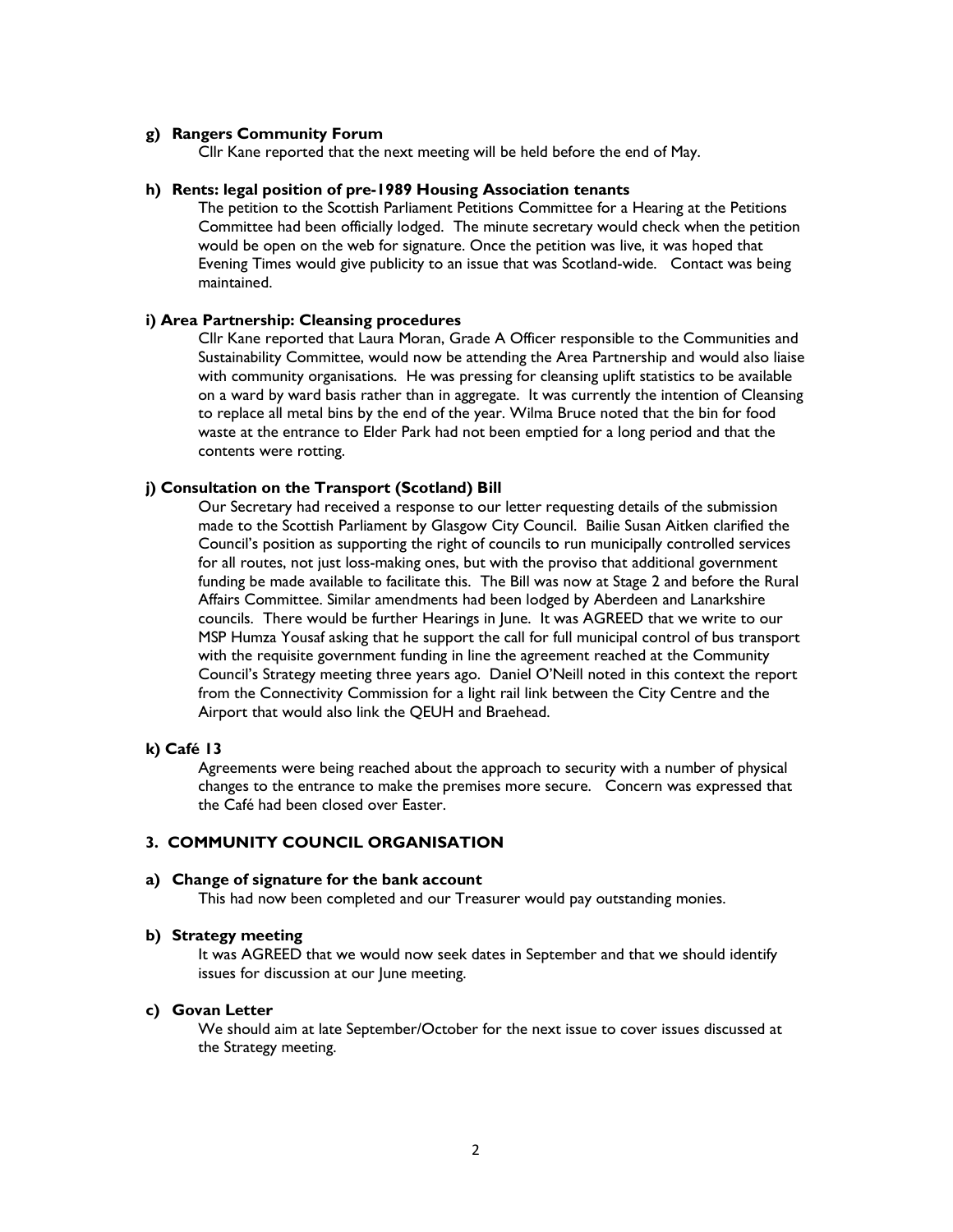## d) Computing equipment

It was agreed to submit an application for funding to cover the £500 cost of a laptop plus printer/scanner to Democratic Services. Daniel O'Neill noted that there was now free software available for Iphones and Android mobiles that enabled the scanning and printing of documents (Camscanner).

## e) Signed copy of the amended constitution

We were seeking a replacement copy and this would then be signed and returned.

## 4. PLANNING

Change of frontage 885 and 1008 Govan Road: no objection

# 5. CORRESPONDENCE AND SECRETARY'S REPORT

## Govan Stones

An application for funding was being made to extend the search for further Stones.

#### New Glasgow University scientific research campus in Linthouse

This was welcomed as a very positive development in redeveloping the employment base in the area.

### Cancellation of Exercise Class for the over 50s

Gordon MacKay had written raising the sudden cancellation in March of the class held in the Pearce Institute funded by Glasgow and Clyde NHS through Glasgow Life and attended by upwards of 15 people. It was agreed that this was a retrograde step given the importance of exercise for health and preventive medicine and that representation should be made to Glasgow and Clyde NHS.

### 6. REPORTS FROM ELECTED MEMBERS

#### COUNCILLOR JOHN KANE

Cllr Kane's report covered the following issues

### a) Mary Barbour Law

John will be moving a resolution in Council this month in support of legislation that would give Councils far greater powers to combat exploitative rents in the private sector and also to prosecute and strike off landlords in significant breach of health and safety legislation.

# b) Glasgow Housing Association – South Side

John reported from the most recent meeting of the Board. An issue of great concern was the effect of Universal Credit on the number of tenants in arrears: the total level of debt had increased by £500,000 in the past six months across the south-side. GHA was, however, still able to make significant contributions to local organisations – including Starter Packs (£19k), the Govan Ferry, Community Energy £5k and a scheme for the provision of electric cars, 'Co-wheels' jointly funded by the Scottish government. The recent Fraser of Allander report on GHA for the period 2003 to 2019 indicated a £2 billion contributions to the local economy – with particularly important contributions to job creation and apprenticeships through the joint venture for all repairs through City Building.

## 7. OTHER ISSUES

### a) Show People at Govan Cross

Cllr Kane reported that one family had visited a site at Clyde Gateway which they found fully satisfactory – though some remedial work will be required.